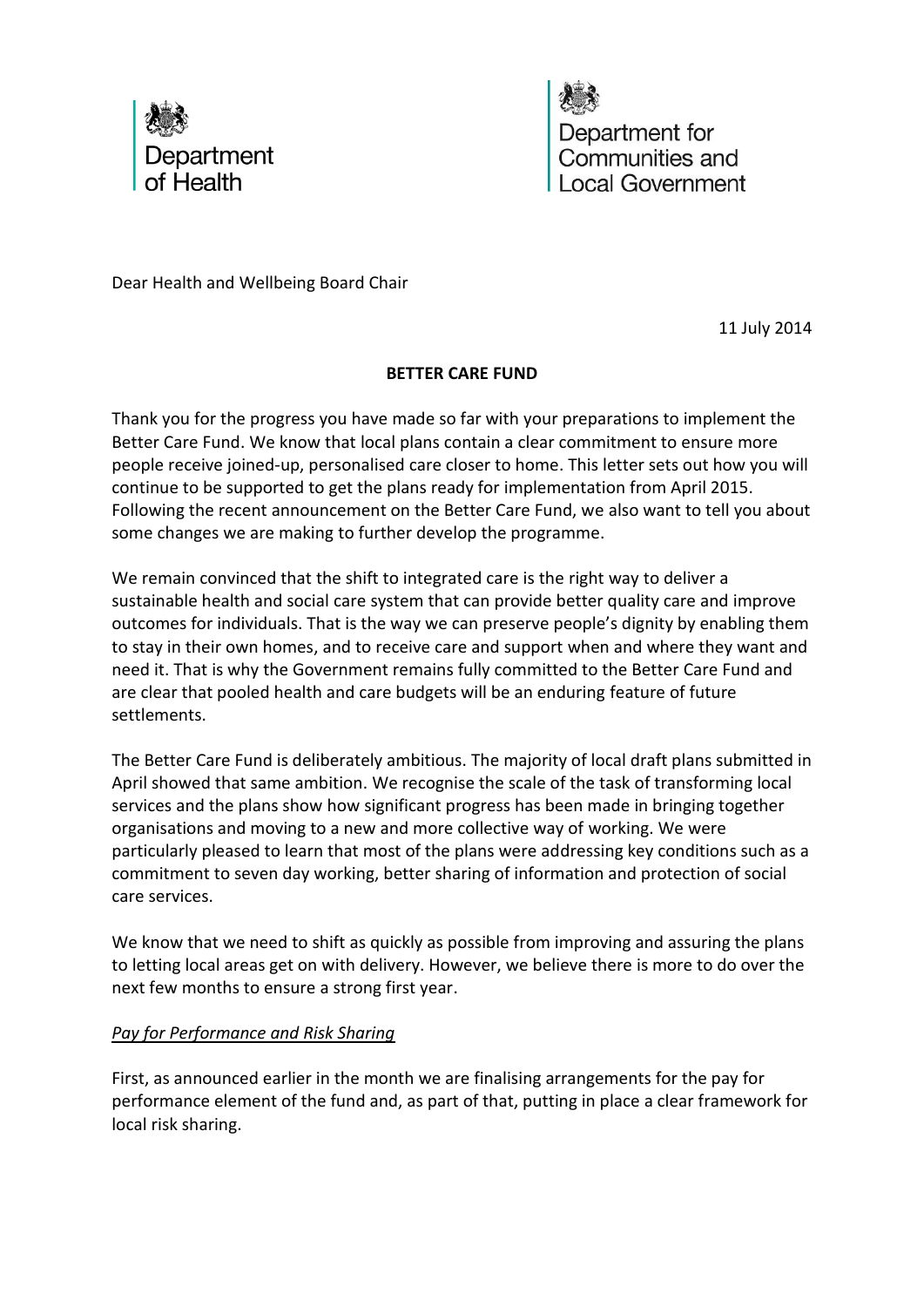We know that unplanned admissions are by far the biggest driver of cost in the health service that the Better Care Fund can affect. We need the plans to demonstrate clearly how they will reduce emergency admissions, as a clear indicator of the effectiveness of local health and care services in working better together to support people's health and independence in the community.

We are therefore asking each Health and Wellbeing Board to propose their own performance pot based on their level of ambition for reducing emergency admissions – with a guideline reduction of at least 3.5 per cent. A proportion of your current performance allocation (i.e. your area's share of the national £1bn performance element of the fund) will be paid for delivery of this target. That proportion will depend on the level of ambition of your target. Where local areas do not achieve their targets the money not released will be available to the CCGs, principally to pay for the unbudgeted acute activity.

The balance of your area's current performance allocation (i.e. the amount not set against the target for reduced admissions) will be available upfront to areas and not dependent on performance. Under the new framework, it will need to be spent on out-of hospital NHS commissioned services, as agreed locally by Health and Wellbeing Boards.

In reality we know of course that a lot of the investment from the Fund will be in joint services. We welcome that and will find a simple way to account for that investment.

This change will mean that while it is likely that local authorities will continue to receive the large majority of the Better Care Fund, the NHS will have the assurance that plans will include a strong focus on reducing pressures arising from unplanned admissions.

This change also means that, because of its importance in terms of driving wider savings, reductions in unplanned admissions will now be the sole indicator underpinning the pay for performance element of the BCF. Performance against the other existing metrics will no longer be linked to payment. However, we will still want to see evidence of strong local ambition against them as part of the assurance of plans.

## *Plan Improvement and Assurance*

Second, certain aspects of local plans need to be strengthened to ensure we are ready to deliver from April 2015. NHS England and the LGA will shortly be issuing guidance on what a good final plan should look like. NHS England will also be publishing exemplar plans from a small number of areas to help the process.

In addition, NHS England will issue a revised plan template which will request additional financial data around metrics, planned spend and projected savings. They will also provide further detailed guidance on the revised pay for performance and risk sharing arrangements.

We expect that areas will be asked to submit revised plans and any further information at the end of the summer. NHS England, supported by the LGA, will also set out the assurance